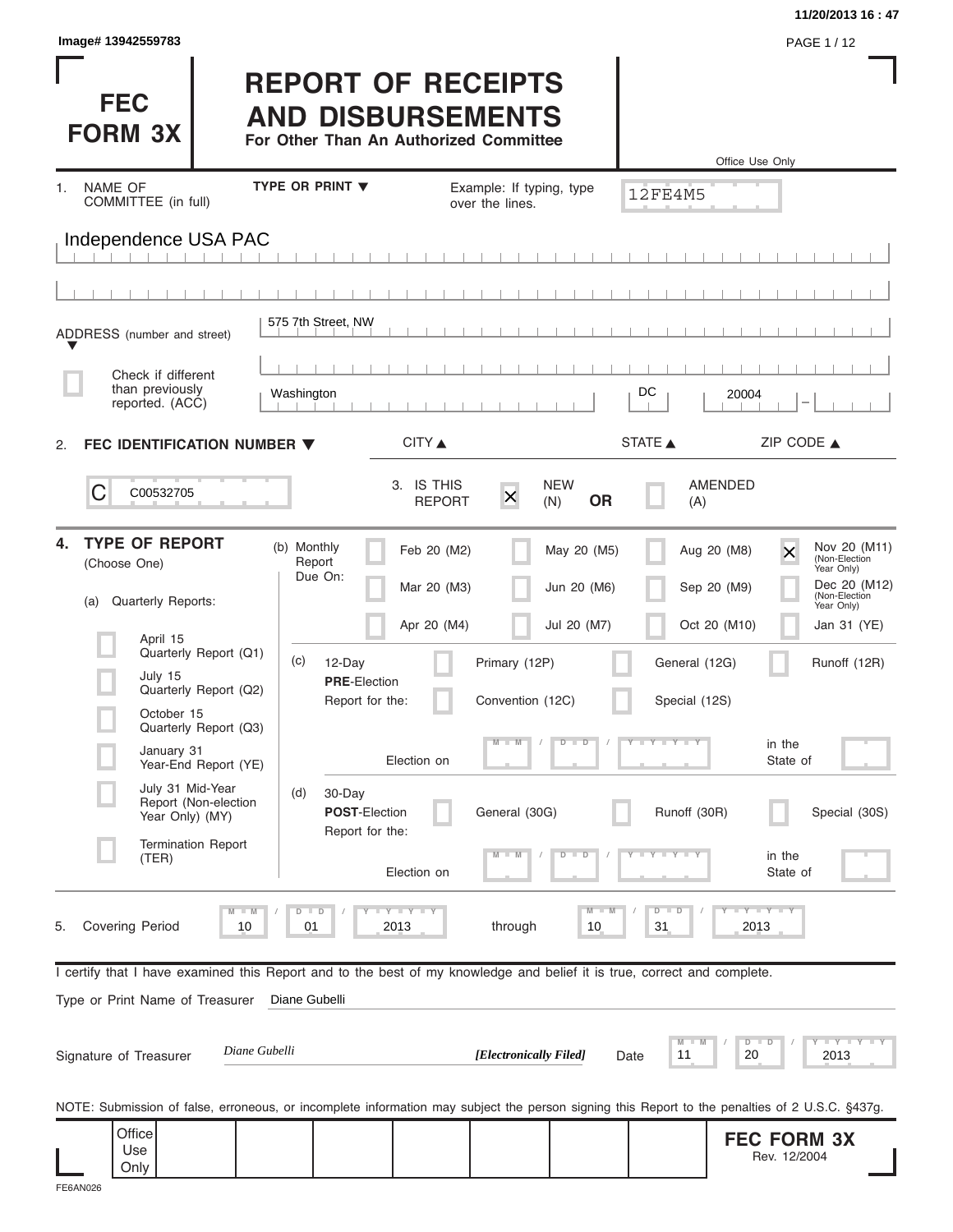| Image# 13942559784            |                                                                                                     |                                                                        |                                                                             |
|-------------------------------|-----------------------------------------------------------------------------------------------------|------------------------------------------------------------------------|-----------------------------------------------------------------------------|
|                               | FEC Form 3X (Rev. 02/2003)                                                                          | <b>SUMMARY PAGE</b><br>OF RECEIPTS AND DISBURSEMENTS                   | Page 2                                                                      |
|                               | Write or Type Committee Name                                                                        |                                                                        |                                                                             |
|                               | Independence USA PAC                                                                                |                                                                        |                                                                             |
|                               | Report Covering the Period:<br>From:                                                                | Y I Y I<br>$\overline{D}$<br>$\overline{D}$<br>01<br>2013<br>10<br>To: | $\overline{\mathbf{M}}$<br>т<br>Y I Y<br>$\overline{D}$<br>31<br>10<br>2013 |
|                               |                                                                                                     | <b>COLUMN A</b><br><b>This Period</b>                                  | <b>COLUMN B</b><br><b>Calendar Year-to-Date</b>                             |
| 6.<br>(a)                     | Cash on Hand<br>$Y = Y = Y$<br>January 1,<br>2013                                                   |                                                                        | 373305.12                                                                   |
| (b)                           | Cash on Hand at<br>Beginning of Reporting Period                                                    | 51491.67                                                               |                                                                             |
| (c)                           | Total Receipts (from Line 19)                                                                       | 3589973.97                                                             | 5616262.60                                                                  |
| (d)                           | Subtotal (add Lines 6(b) and<br>6(c) for Column A and Lines<br>6(a) and 6(c) for Column B)          | 3641465.64                                                             | 5989567.72                                                                  |
| 7.                            | Total Disbursements (from Line 31)                                                                  | 3582724.76                                                             | 5930826.84                                                                  |
| 8.<br><b>Reporting Period</b> | Cash on Hand at Close of<br>(subtract Line $7$ from Line $6(d)$ )                                   | 58740.88                                                               | 58740.88                                                                    |
| 9.                            | Debts and Obligations Owed TO<br>the Committee (Itemize all on<br>Schedule C and/or Schedule D)     | 0.00                                                                   |                                                                             |
|                               | 10. Debts and Obligations Owed BY<br>the Committee (Itemize all on<br>Schedule C and/or Schedule D) | 600.00                                                                 |                                                                             |

This committee has qualified as a multicandidate committee. (see FEC FORM 1M)

#### **For further information contact:**

Federal Election Commission 999 E Street, NW Washington, DC 20463

Toll Free 800-424-9530 Local 202-694-1100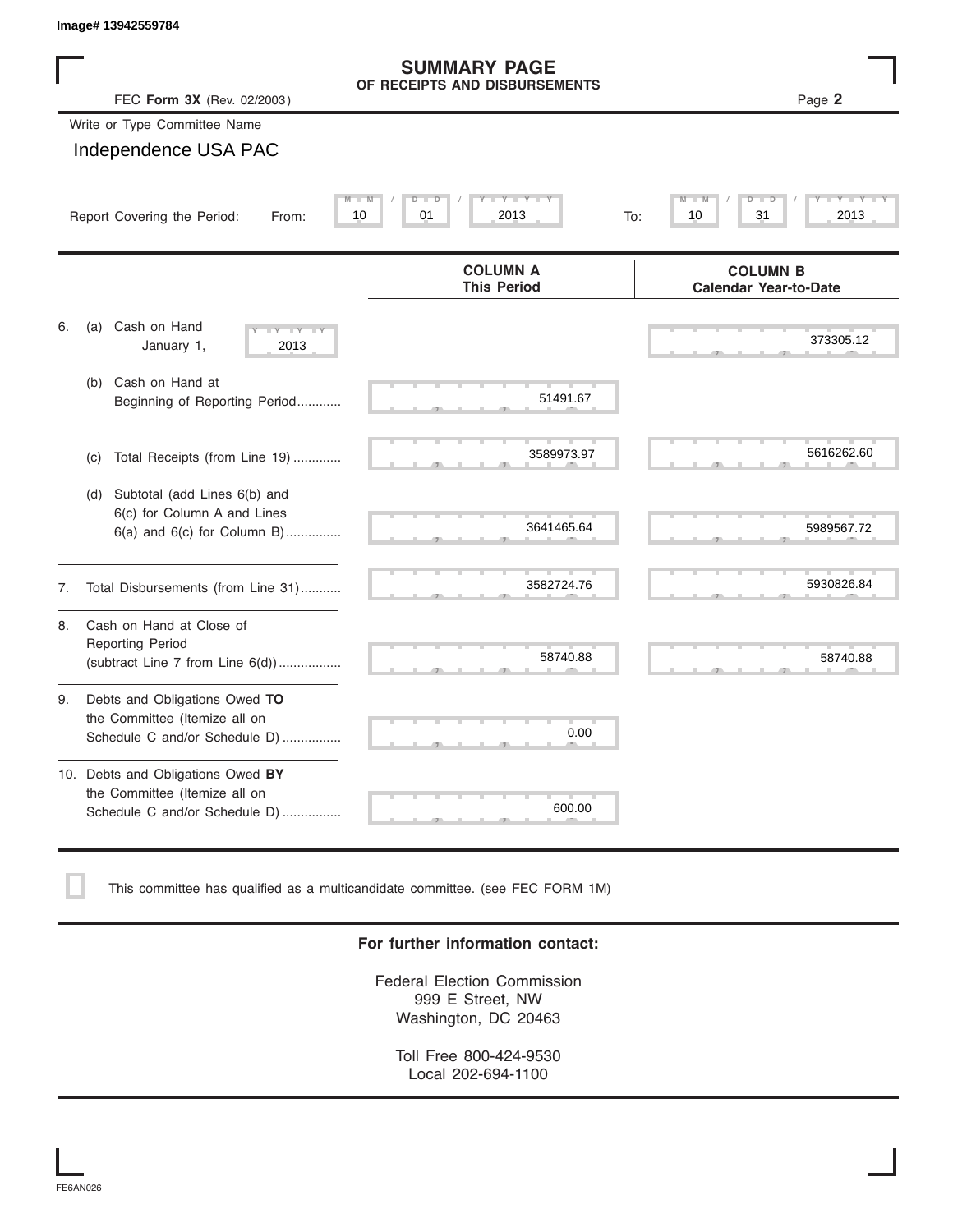| Image# 13942559785 |
|--------------------|
|                    |

### **DETAILED SUMMARY PAGE**

| Image# 13942559785                                                            |                                                 |                                                          |
|-------------------------------------------------------------------------------|-------------------------------------------------|----------------------------------------------------------|
|                                                                               | <b>DETAILED SUMMARY PAGE</b>                    |                                                          |
| FEC Form 3X (Rev. 06/2004)                                                    | of Receipts                                     | Page 3                                                   |
| Write or Type Committee Name                                                  |                                                 |                                                          |
| Independence USA PAC                                                          |                                                 |                                                          |
| $M - M$<br>Report Covering the Period:<br>10<br>From:                         | <b>LY LY LY</b><br>$D$ $D$<br>01<br>2013<br>To: | $T - Y = T - Y$<br>$M - M$<br>D<br>D<br>2013<br>10<br>31 |
| I. Receipts                                                                   | <b>COLUMN A</b><br><b>Total This Period</b>     | <b>COLUMN B</b><br><b>Calendar Year-to-Date</b>          |
| 11. Contributions (other than loans) From:                                    |                                                 |                                                          |
| Individuals/Persons Other<br>(a)                                              |                                                 |                                                          |
| <b>Than Political Committees</b>                                              | 3589973.97                                      | 5590240.97                                               |
| Itemized (use Schedule A)<br>(i)                                              |                                                 |                                                          |
|                                                                               | 0.00                                            | 0.00                                                     |
| (iii) TOTAL (add                                                              |                                                 |                                                          |
| Lines $11(a)(i)$ and $(ii)$                                                   | 3589973.97                                      | 5590240.97                                               |
|                                                                               | 0.00                                            | 0.00                                                     |
| Political Party Committees<br>(b)<br><b>Other Political Committees</b><br>(c) |                                                 |                                                          |
|                                                                               | 0.00                                            | 0.00                                                     |
| Total Contributions (add Lines<br>(d)                                         |                                                 |                                                          |
| $11(a)(iii)$ , (b), and (c)) (Carry                                           |                                                 |                                                          |
| Totals to Line 33, page 5)                                                    | 3589973.97                                      | 5590240.97                                               |
| 12. Transfers From Affiliated/Other                                           |                                                 |                                                          |
|                                                                               | 0.00                                            | 0.00                                                     |
|                                                                               | 0.00                                            | 0.00                                                     |
|                                                                               |                                                 |                                                          |
|                                                                               | 0.00                                            | 0.00                                                     |
| 14. Loan Repayments Received<br>15. Offsets To Operating Expenditures         |                                                 |                                                          |
| (Refunds, Rebates, etc.)                                                      |                                                 |                                                          |
| (Carry Totals to Line 37, page 5)                                             | 0.00                                            | 26021.63                                                 |
| 16. Refunds of Contributions Made                                             |                                                 |                                                          |
| to Federal Candidates and Other                                               |                                                 |                                                          |
| Political Committees                                                          | 0.00                                            | 0.00                                                     |
| 17. Other Federal Receipts                                                    |                                                 |                                                          |
| (Dividends, Interest, etc.)                                                   | 0.00                                            | 0.00                                                     |
| 18. Transfers from Non-Federal and Levin Funds<br>(a) Non-Federal Account     |                                                 |                                                          |
|                                                                               | 0.00                                            | 0.00                                                     |
|                                                                               |                                                 |                                                          |
| (b) Levin Funds (from Schedule H5)                                            | 0.00                                            | 0.00                                                     |
|                                                                               |                                                 |                                                          |
| (c) Total Transfers (add $18(a)$ and $18(b)$ )                                | 0.00                                            | 0.00                                                     |
| 19. Total Receipts (add Lines 11(d),                                          |                                                 |                                                          |
| 12, 13, 14, 15, 16, 17, and 18(c)) ▶                                          | 3589973.97                                      | 5616262.60                                               |
|                                                                               |                                                 |                                                          |
| 20. Total Federal Receipts                                                    |                                                 |                                                          |
| (subtract Line 18(c) from Line 19)  ▶                                         | 3589973.97                                      | 5616262.60                                               |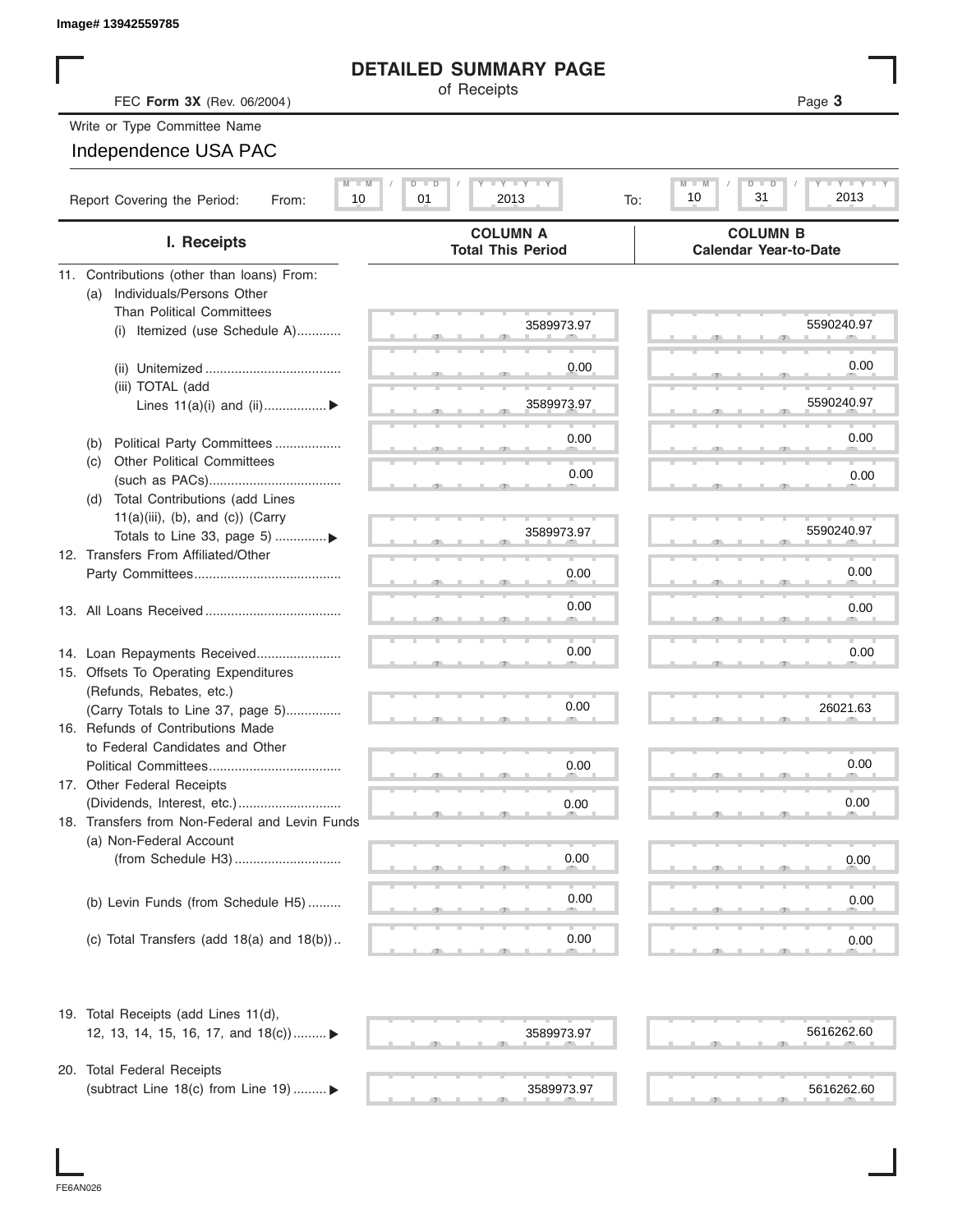### **DETAILED SUMMARY PAGE**

| FEC Form 3X (Rev. 02/2003)<br><b>COLUMN A</b><br><b>COLUMN B</b><br><b>II. Disbursements</b><br><b>Total This Period</b><br><b>Calendar Year-to-Date</b><br>21. Operating Expenditures:<br>(a) Allocated Federal/Non-Federal<br>Activity (from Schedule H4)<br>0.00<br>Federal Share<br>(i)<br>0.00<br>Non-Federal Share<br>(ii)<br>(b) Other Federal Operating<br>48505.49<br>(c) Total Operating Expenditures<br>48505.49<br>(add 21(a)(i), (a)(ii), and (b))<br>22. Transfers to Affiliated/Other Party<br>0.00<br>23. Contributions to<br>Federal Candidates/Committees<br>0.00<br>and Other Political Committees<br>24. Independent Expenditures<br>732535.87<br>25. Coordinated Party Expenditures<br>$(2 \text{ U.S.C. } $441a(d))$<br>0.00<br>0.00<br>0.00<br>28. Refunds of Contributions To:<br>Individuals/Persons Other<br>Than Political Committees<br>(a)<br>0.00<br>0.00<br>Political Party Committees<br>(b)<br><b>Other Political Committees</b><br>(c)<br>0.00<br><b>Total Contribution Refunds</b><br>(d)<br>0.00<br>(add Lines 28(a), (b), and (c))<br>2801683.40<br>30. Federal Election Activity (2 U.S.C. §431(20))<br>(a) Allocated Federal Election Activity<br>(from Schedule H6)<br>0.00<br>(i) Federal Share<br>0.00<br>Federal Election Activity Paid Entirely<br>(b)<br>0.00 | Page 4     |
|------------------------------------------------------------------------------------------------------------------------------------------------------------------------------------------------------------------------------------------------------------------------------------------------------------------------------------------------------------------------------------------------------------------------------------------------------------------------------------------------------------------------------------------------------------------------------------------------------------------------------------------------------------------------------------------------------------------------------------------------------------------------------------------------------------------------------------------------------------------------------------------------------------------------------------------------------------------------------------------------------------------------------------------------------------------------------------------------------------------------------------------------------------------------------------------------------------------------------------------------------------------------------------------------------------|------------|
|                                                                                                                                                                                                                                                                                                                                                                                                                                                                                                                                                                                                                                                                                                                                                                                                                                                                                                                                                                                                                                                                                                                                                                                                                                                                                                            |            |
|                                                                                                                                                                                                                                                                                                                                                                                                                                                                                                                                                                                                                                                                                                                                                                                                                                                                                                                                                                                                                                                                                                                                                                                                                                                                                                            |            |
|                                                                                                                                                                                                                                                                                                                                                                                                                                                                                                                                                                                                                                                                                                                                                                                                                                                                                                                                                                                                                                                                                                                                                                                                                                                                                                            |            |
|                                                                                                                                                                                                                                                                                                                                                                                                                                                                                                                                                                                                                                                                                                                                                                                                                                                                                                                                                                                                                                                                                                                                                                                                                                                                                                            | 0.00       |
|                                                                                                                                                                                                                                                                                                                                                                                                                                                                                                                                                                                                                                                                                                                                                                                                                                                                                                                                                                                                                                                                                                                                                                                                                                                                                                            |            |
|                                                                                                                                                                                                                                                                                                                                                                                                                                                                                                                                                                                                                                                                                                                                                                                                                                                                                                                                                                                                                                                                                                                                                                                                                                                                                                            | 0.00       |
|                                                                                                                                                                                                                                                                                                                                                                                                                                                                                                                                                                                                                                                                                                                                                                                                                                                                                                                                                                                                                                                                                                                                                                                                                                                                                                            |            |
|                                                                                                                                                                                                                                                                                                                                                                                                                                                                                                                                                                                                                                                                                                                                                                                                                                                                                                                                                                                                                                                                                                                                                                                                                                                                                                            | 159120.94  |
|                                                                                                                                                                                                                                                                                                                                                                                                                                                                                                                                                                                                                                                                                                                                                                                                                                                                                                                                                                                                                                                                                                                                                                                                                                                                                                            |            |
|                                                                                                                                                                                                                                                                                                                                                                                                                                                                                                                                                                                                                                                                                                                                                                                                                                                                                                                                                                                                                                                                                                                                                                                                                                                                                                            | 159120.94  |
|                                                                                                                                                                                                                                                                                                                                                                                                                                                                                                                                                                                                                                                                                                                                                                                                                                                                                                                                                                                                                                                                                                                                                                                                                                                                                                            |            |
|                                                                                                                                                                                                                                                                                                                                                                                                                                                                                                                                                                                                                                                                                                                                                                                                                                                                                                                                                                                                                                                                                                                                                                                                                                                                                                            | 0.00       |
|                                                                                                                                                                                                                                                                                                                                                                                                                                                                                                                                                                                                                                                                                                                                                                                                                                                                                                                                                                                                                                                                                                                                                                                                                                                                                                            |            |
|                                                                                                                                                                                                                                                                                                                                                                                                                                                                                                                                                                                                                                                                                                                                                                                                                                                                                                                                                                                                                                                                                                                                                                                                                                                                                                            | 0.00       |
|                                                                                                                                                                                                                                                                                                                                                                                                                                                                                                                                                                                                                                                                                                                                                                                                                                                                                                                                                                                                                                                                                                                                                                                                                                                                                                            | 2970022.50 |
|                                                                                                                                                                                                                                                                                                                                                                                                                                                                                                                                                                                                                                                                                                                                                                                                                                                                                                                                                                                                                                                                                                                                                                                                                                                                                                            |            |
|                                                                                                                                                                                                                                                                                                                                                                                                                                                                                                                                                                                                                                                                                                                                                                                                                                                                                                                                                                                                                                                                                                                                                                                                                                                                                                            | 0.00       |
|                                                                                                                                                                                                                                                                                                                                                                                                                                                                                                                                                                                                                                                                                                                                                                                                                                                                                                                                                                                                                                                                                                                                                                                                                                                                                                            |            |
|                                                                                                                                                                                                                                                                                                                                                                                                                                                                                                                                                                                                                                                                                                                                                                                                                                                                                                                                                                                                                                                                                                                                                                                                                                                                                                            | 0.00       |
|                                                                                                                                                                                                                                                                                                                                                                                                                                                                                                                                                                                                                                                                                                                                                                                                                                                                                                                                                                                                                                                                                                                                                                                                                                                                                                            |            |
|                                                                                                                                                                                                                                                                                                                                                                                                                                                                                                                                                                                                                                                                                                                                                                                                                                                                                                                                                                                                                                                                                                                                                                                                                                                                                                            | 0.00       |
|                                                                                                                                                                                                                                                                                                                                                                                                                                                                                                                                                                                                                                                                                                                                                                                                                                                                                                                                                                                                                                                                                                                                                                                                                                                                                                            |            |
|                                                                                                                                                                                                                                                                                                                                                                                                                                                                                                                                                                                                                                                                                                                                                                                                                                                                                                                                                                                                                                                                                                                                                                                                                                                                                                            | 0.00       |
|                                                                                                                                                                                                                                                                                                                                                                                                                                                                                                                                                                                                                                                                                                                                                                                                                                                                                                                                                                                                                                                                                                                                                                                                                                                                                                            | 0.00       |
|                                                                                                                                                                                                                                                                                                                                                                                                                                                                                                                                                                                                                                                                                                                                                                                                                                                                                                                                                                                                                                                                                                                                                                                                                                                                                                            |            |
|                                                                                                                                                                                                                                                                                                                                                                                                                                                                                                                                                                                                                                                                                                                                                                                                                                                                                                                                                                                                                                                                                                                                                                                                                                                                                                            | 0.00       |
|                                                                                                                                                                                                                                                                                                                                                                                                                                                                                                                                                                                                                                                                                                                                                                                                                                                                                                                                                                                                                                                                                                                                                                                                                                                                                                            |            |
|                                                                                                                                                                                                                                                                                                                                                                                                                                                                                                                                                                                                                                                                                                                                                                                                                                                                                                                                                                                                                                                                                                                                                                                                                                                                                                            |            |
|                                                                                                                                                                                                                                                                                                                                                                                                                                                                                                                                                                                                                                                                                                                                                                                                                                                                                                                                                                                                                                                                                                                                                                                                                                                                                                            | 0.00       |
|                                                                                                                                                                                                                                                                                                                                                                                                                                                                                                                                                                                                                                                                                                                                                                                                                                                                                                                                                                                                                                                                                                                                                                                                                                                                                                            |            |
|                                                                                                                                                                                                                                                                                                                                                                                                                                                                                                                                                                                                                                                                                                                                                                                                                                                                                                                                                                                                                                                                                                                                                                                                                                                                                                            | 2801683.40 |
|                                                                                                                                                                                                                                                                                                                                                                                                                                                                                                                                                                                                                                                                                                                                                                                                                                                                                                                                                                                                                                                                                                                                                                                                                                                                                                            |            |
|                                                                                                                                                                                                                                                                                                                                                                                                                                                                                                                                                                                                                                                                                                                                                                                                                                                                                                                                                                                                                                                                                                                                                                                                                                                                                                            |            |
|                                                                                                                                                                                                                                                                                                                                                                                                                                                                                                                                                                                                                                                                                                                                                                                                                                                                                                                                                                                                                                                                                                                                                                                                                                                                                                            |            |
|                                                                                                                                                                                                                                                                                                                                                                                                                                                                                                                                                                                                                                                                                                                                                                                                                                                                                                                                                                                                                                                                                                                                                                                                                                                                                                            | 0.00       |
|                                                                                                                                                                                                                                                                                                                                                                                                                                                                                                                                                                                                                                                                                                                                                                                                                                                                                                                                                                                                                                                                                                                                                                                                                                                                                                            |            |
|                                                                                                                                                                                                                                                                                                                                                                                                                                                                                                                                                                                                                                                                                                                                                                                                                                                                                                                                                                                                                                                                                                                                                                                                                                                                                                            | 0.00       |
|                                                                                                                                                                                                                                                                                                                                                                                                                                                                                                                                                                                                                                                                                                                                                                                                                                                                                                                                                                                                                                                                                                                                                                                                                                                                                                            |            |
| With Federal Funds                                                                                                                                                                                                                                                                                                                                                                                                                                                                                                                                                                                                                                                                                                                                                                                                                                                                                                                                                                                                                                                                                                                                                                                                                                                                                         | 0.00       |
| Total Federal Election Activity (add<br>(C)                                                                                                                                                                                                                                                                                                                                                                                                                                                                                                                                                                                                                                                                                                                                                                                                                                                                                                                                                                                                                                                                                                                                                                                                                                                                |            |
| 0.00<br>Lines $30(a)(i)$ , $30(a)(ii)$ and $30(b))$                                                                                                                                                                                                                                                                                                                                                                                                                                                                                                                                                                                                                                                                                                                                                                                                                                                                                                                                                                                                                                                                                                                                                                                                                                                        | 0.00       |
|                                                                                                                                                                                                                                                                                                                                                                                                                                                                                                                                                                                                                                                                                                                                                                                                                                                                                                                                                                                                                                                                                                                                                                                                                                                                                                            |            |
| 31. Total Disbursements (add Lines 21(c), 22,                                                                                                                                                                                                                                                                                                                                                                                                                                                                                                                                                                                                                                                                                                                                                                                                                                                                                                                                                                                                                                                                                                                                                                                                                                                              |            |
| 23, 24, 25, 26, 27, 28(d), 29 and 30(c))<br>3582724.76                                                                                                                                                                                                                                                                                                                                                                                                                                                                                                                                                                                                                                                                                                                                                                                                                                                                                                                                                                                                                                                                                                                                                                                                                                                     | 5930826.84 |
|                                                                                                                                                                                                                                                                                                                                                                                                                                                                                                                                                                                                                                                                                                                                                                                                                                                                                                                                                                                                                                                                                                                                                                                                                                                                                                            |            |
| 32. Total Federal Disbursements                                                                                                                                                                                                                                                                                                                                                                                                                                                                                                                                                                                                                                                                                                                                                                                                                                                                                                                                                                                                                                                                                                                                                                                                                                                                            |            |
| (subtract Line 21(a)(ii) and Line 30(a)(ii)<br>3582724.76                                                                                                                                                                                                                                                                                                                                                                                                                                                                                                                                                                                                                                                                                                                                                                                                                                                                                                                                                                                                                                                                                                                                                                                                                                                  | 5930826.84 |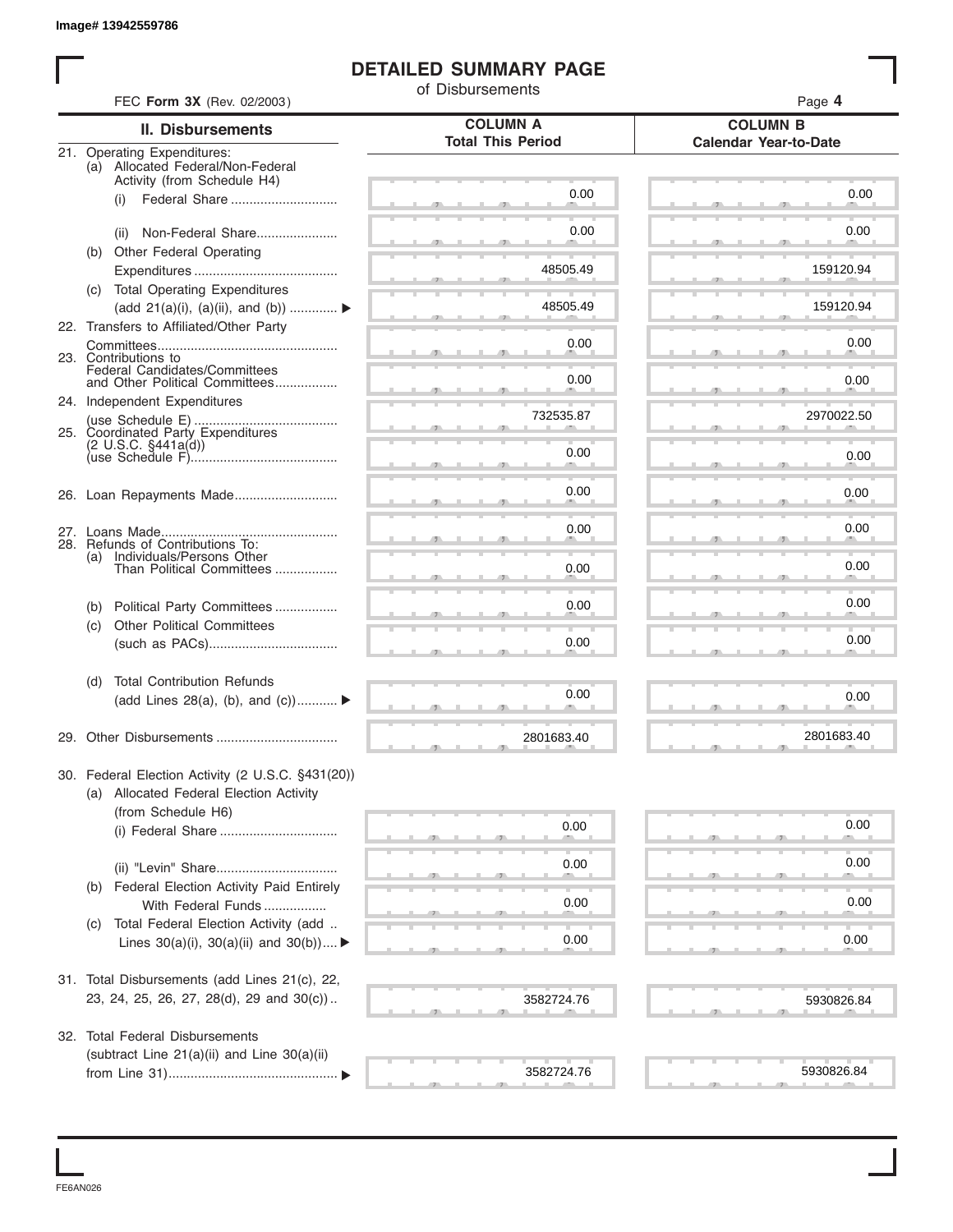#### **DETAILED SUMMARY PAGE**

| FEC Form 3X (Rev. 02/2003)                                                     | <b>DETAILED SUMMARY PAGE</b><br>of Disbursements | Page 5                                          |
|--------------------------------------------------------------------------------|--------------------------------------------------|-------------------------------------------------|
| III. Net Contributions/Operating Ex-<br>penditures                             | <b>COLUMN A</b><br><b>Total This Period</b>      | <b>COLUMN B</b><br><b>Calendar Year-to-Date</b> |
| 33. Total Contributions (other than loans)                                     | 3589973.97                                       | 5590240.97                                      |
| 34. Total Contribution Refunds                                                 | 0.00                                             | 0.00                                            |
| 35. Net Contributions (other than loans)<br>(subtract Line 34 from Line 33)    | 3589973.97                                       | 5590240.97                                      |
| 36. Total Federal Operating Expenditures<br>(add Line 21(a)(i) and Line 21(b)) | 48505.49                                         | 159120.94                                       |
| 37. Offsets to Operating Expenditures                                          | 0.00                                             | 26021.63                                        |
| 38. Net Operating Expenditures                                                 | 48505.49                                         | 133099.31                                       |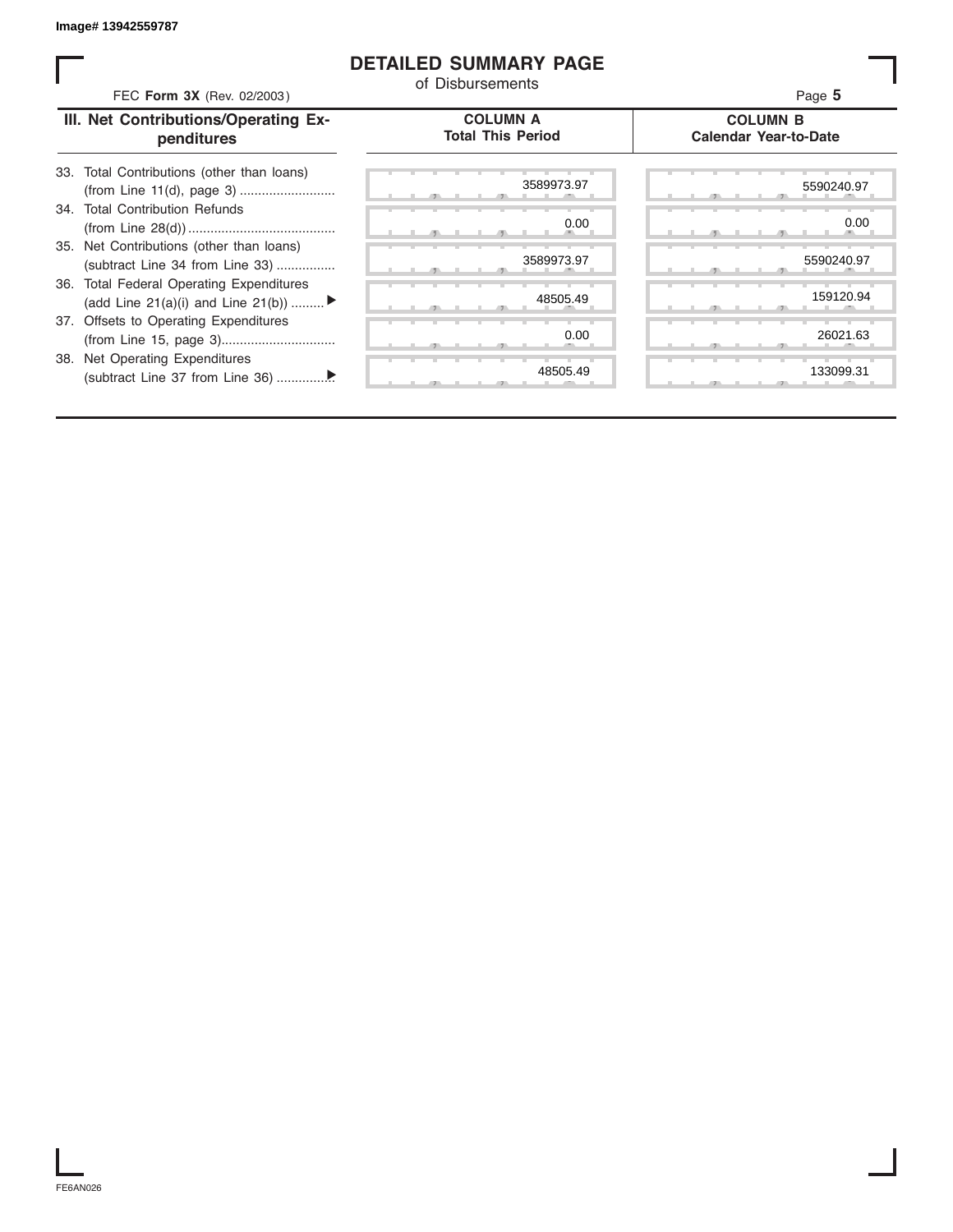# **SCHEDULE A (FEC Form 3X) ITEMIZED RECEIPTS**

FOR LINE NUMBER: PAGE 6 OF<br>(check only one)

| SCHEDULE A (FEC Form 3X)<br><b>ITEMIZED RECEIPTS</b>                                                                                                                                                                                                                                                                                                                              | Use separate schedule(s)<br>for each category of the<br>Detailed Summary Page | FOR LINE NUMBER:<br>PAGE<br>6<br>OF<br>12<br>(check only one)<br>$\mathsf{X}$ 11a<br>11 <sub>b</sub><br>12<br>11c                                                                                                |
|-----------------------------------------------------------------------------------------------------------------------------------------------------------------------------------------------------------------------------------------------------------------------------------------------------------------------------------------------------------------------------------|-------------------------------------------------------------------------------|------------------------------------------------------------------------------------------------------------------------------------------------------------------------------------------------------------------|
| Any information copied from such Reports and Statements may not be sold or used by any person for the purpose of soliciting contributions<br>or for commercial purposes, other than using the name and address of any political committee to solicit contributions from such committee.<br>NAME OF COMMITTEE (In Full)<br>Independence USA PAC                                    |                                                                               | 13<br>14<br>15<br>16<br>17                                                                                                                                                                                       |
| Full Name (Last, First, Middle Initial)<br>Michael R. Bloomberg<br>А.<br>Mailing Address 909 Third Avenue<br>City<br><b>State</b><br><b>NY</b><br>New York<br>FEC ID number of contributing<br>C<br>federal political committee.<br>Name of Employer<br>Occupation<br>City of New York<br>Mayor<br>Receipt For:<br>Primary<br>General<br>Other (specify) $\blacktriangledown$     | Zip Code<br>10022<br>Aggregate Year-to-Date ▼<br>2732802.87                   | Date of Receipt<br>$M - M$<br>$D$ $D$<br>2013<br>10<br>10<br>Transaction ID: SA11AI.4499<br>Amount of Each Receipt this Period<br>732535.87                                                                      |
| Full Name (Last, First, Middle Initial)<br><b>B.</b> Michael R. Bloomberg<br>Mailing Address 909 Third Avenue<br>City<br><b>State</b><br><b>NY</b><br>New York<br>FEC ID number of contributing<br>C<br>federal political committee.<br>Name of Employer<br>Occupation<br>City of New York<br>Mayor<br>Receipt For:<br>Primary<br>General<br>Other (specify) $\blacktriangledown$ | Zip Code<br>10022<br>Aggregate Year-to-Date ▼<br>2746077.87                   | Date of Receipt<br>$M - M$<br>$D$ $D$<br>2013<br>10<br>16<br>Transaction ID: SA11AI.4500<br>Amount of Each Receipt this Period<br>13275.00                                                                       |
| Full Name (Last, First, Middle Initial)<br>Michael R. Bloomberg<br>С.<br>Mailing Address 909 Third Avenue<br>City<br><b>State</b><br>NY<br>New York<br>FEC ID number of contributing<br>C<br>federal political committee.<br>Name of Employer<br>Occupation<br>City of New York<br>Mayor<br>Receipt For:<br>Primary<br>General<br>Other (specify) $\blacktriangledown$            | Zip Code<br>10022<br>Aggregate Year-to-Date ▼<br>4558659.97                   | Date of Receipt<br>$M - M$<br>$\mathbf{I} = \mathbf{Y} - \mathbf{I} - \mathbf{Y} - \mathbf{I}$<br>$D$ $D$<br>25<br>10<br>2013<br>Transaction ID: SA11AI.4501<br>Amount of Each Receipt this Period<br>1812582.10 |
|                                                                                                                                                                                                                                                                                                                                                                                   |                                                                               | 2558392.97                                                                                                                                                                                                       |

S S S , , .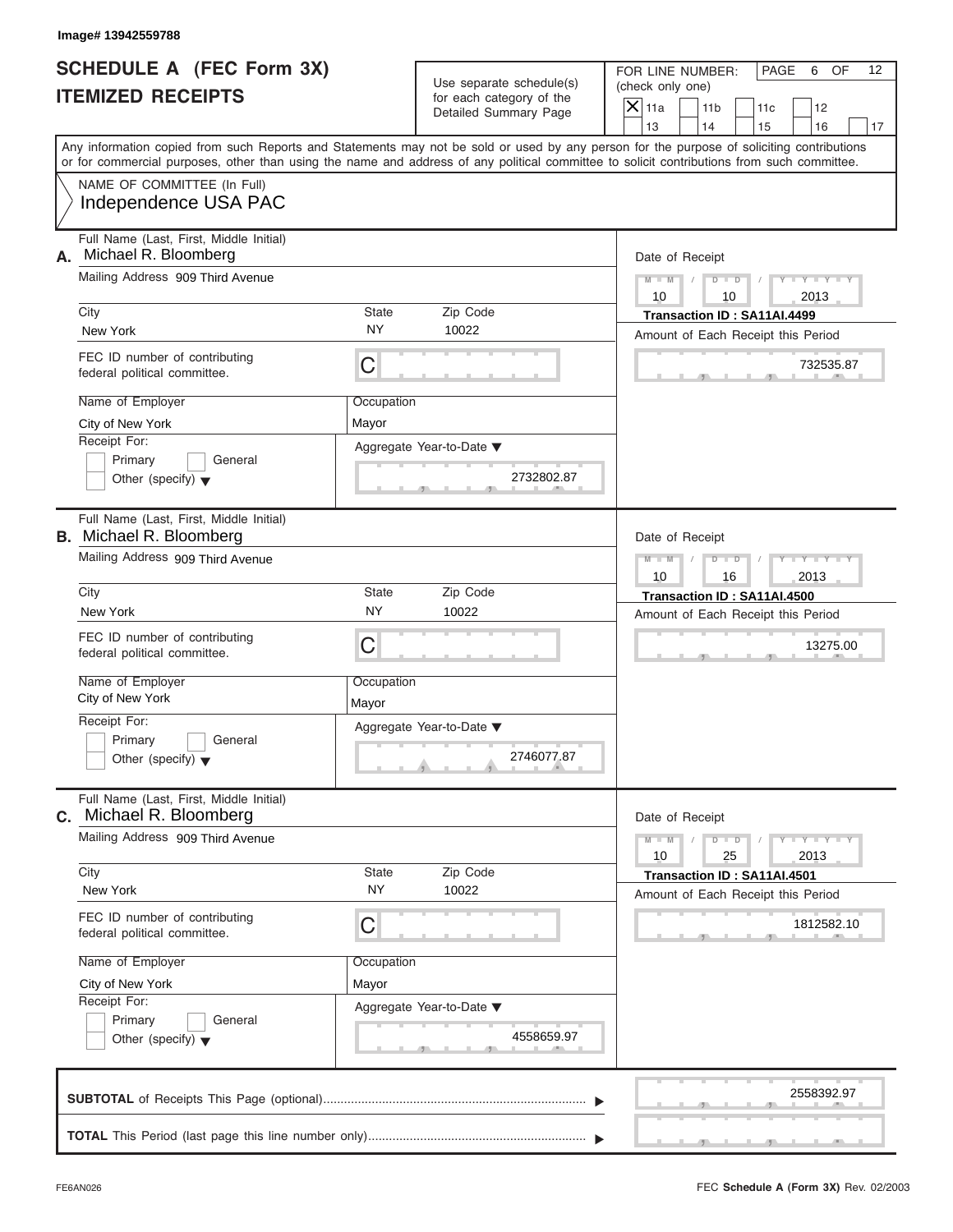# **SCHEDULE A (FEC Form 3X) ITEMIZED RECEIPTS**

FOR LINE NUMBER: PAGE 7 OF<br>(check only one)

| SCHEDULE A (FEC Form 3X)<br><b>ITEMIZED RECEIPTS</b>                                                                                                                                                                                                                                                                     | Use separate schedule(s)<br>for each category of the                                                                      | FOR LINE NUMBER:<br>PAGE<br>7 <sup>7</sup><br>OF<br>12<br>(check only one)                                                                                                     |
|--------------------------------------------------------------------------------------------------------------------------------------------------------------------------------------------------------------------------------------------------------------------------------------------------------------------------|---------------------------------------------------------------------------------------------------------------------------|--------------------------------------------------------------------------------------------------------------------------------------------------------------------------------|
|                                                                                                                                                                                                                                                                                                                          | Detailed Summary Page                                                                                                     | $\overline{X}$ 11a<br>11 <sub>b</sub><br>12<br>11c<br>13<br>14<br>15<br>16<br>17                                                                                               |
| Any information copied from such Reports and Statements may not be sold or used by any person for the purpose of soliciting contributions<br>or for commercial purposes, other than using the name and address of any political committee to solicit contributions from such committee.                                  |                                                                                                                           |                                                                                                                                                                                |
| NAME OF COMMITTEE (In Full)<br>Independence USA PAC                                                                                                                                                                                                                                                                      |                                                                                                                           |                                                                                                                                                                                |
| Full Name (Last, First, Middle Initial)<br>Michael R. Bloomberg<br>А.<br>Mailing Address 909 Third Avenue<br>City<br>New York<br>FEC ID number of contributing                                                                                                                                                           | Zip Code<br><b>State</b><br><b>NY</b><br>10022<br>С                                                                       | Date of Receipt<br>$- Y -$<br>$M - M$<br>D<br>$\Box$<br>10<br>30<br>2013<br>Transaction ID: SA11AI.4502<br>Amount of Each Receipt this Period<br>990000.00                     |
| federal political committee.<br>Name of Employer<br>City of New York<br>Receipt For:<br>Primary<br>General<br>Other (specify) $\blacktriangledown$                                                                                                                                                                       | Occupation<br>Mayor<br>Aggregate Year-to-Date ▼<br>5548659.97                                                             |                                                                                                                                                                                |
| Full Name (Last, First, Middle Initial)<br><b>B.</b> Michael R. Bloomberg<br>Mailing Address 909 Third Avenue<br>City<br>New York<br>FEC ID number of contributing<br>federal political committee.<br>Name of Employer<br>City of New York<br>Receipt For:<br>General<br>Primary<br>Other (specify) $\blacktriangledown$ | Zip Code<br><b>State</b><br><b>NY</b><br>10022<br>C<br>Occupation<br>Mayor<br>Aggregate Year-to-Date ▼<br>5590240.97<br>A | Date of Receipt<br>$M - M$<br>D<br>$\Box$<br>2013<br>10<br>31<br>Transaction ID: SA11AI.4503<br>Amount of Each Receipt this Period<br>41581.00<br>In-kind - Project Management |
| Full Name (Last, First, Middle Initial)<br>C.<br><b>Mailing Address</b><br>City<br>FEC ID number of contributing<br>federal political committee.<br>Name of Employer<br>Receipt For:<br>Primary<br>General<br>Other (specify) $\blacktriangledown$                                                                       | Zip Code<br>State<br>C<br>Occupation<br>Aggregate Year-to-Date ▼                                                          | Date of Receipt<br>$M - M$<br>$Y - Y - Y - Y - Y$<br>$\overline{D}$<br>$\overline{\phantom{a}}$<br>Amount of Each Receipt this Period                                          |
|                                                                                                                                                                                                                                                                                                                          |                                                                                                                           | 1031581.00<br>3589973.97                                                                                                                                                       |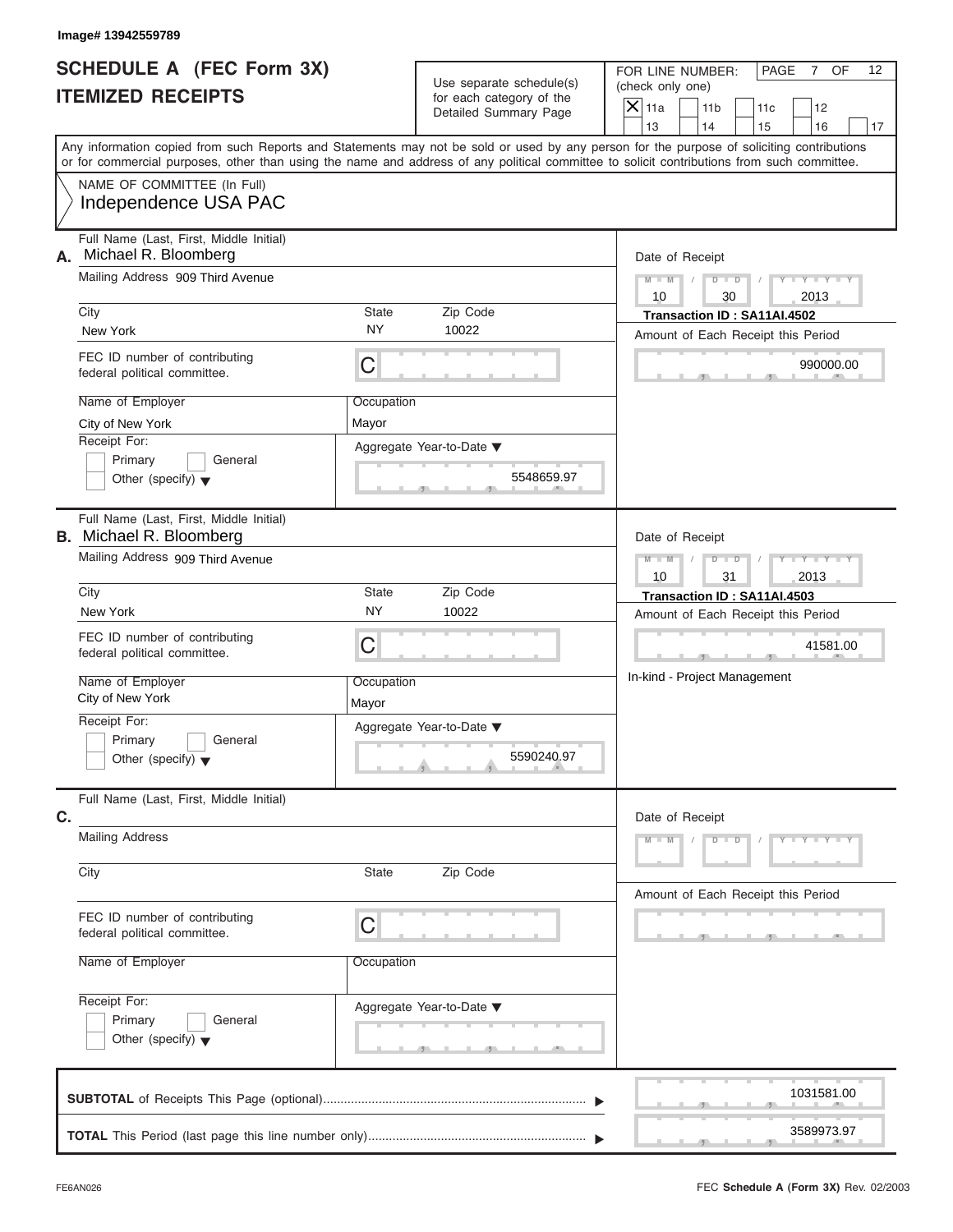| Image# 13942559790                                                                                                                                                                                                                                                                      |                                                   |                                      |                                                                         |                                |
|-----------------------------------------------------------------------------------------------------------------------------------------------------------------------------------------------------------------------------------------------------------------------------------------|---------------------------------------------------|--------------------------------------|-------------------------------------------------------------------------|--------------------------------|
| <b>SCHEDULE B (FEC Form 3X)</b><br><b>ITEMIZED DISBURSEMENTS</b>                                                                                                                                                                                                                        | Use separate schedule(s)                          | FOR LINE NUMBER:<br>(check only one) | 8<br>PAGE                                                               | <b>OF</b><br>$12 \overline{ }$ |
|                                                                                                                                                                                                                                                                                         | for each category of the<br>Detailed Summary Page | $\overline{X}$ 21b<br>27             | 22<br>23<br>24<br>25<br>28a<br>28 <sub>b</sub><br>28 <sub>c</sub><br>29 | 26<br>30 <sub>b</sub>          |
| Any information copied from such Reports and Statements may not be sold or used by any person for the purpose of soliciting contributions<br>or for commercial purposes, other than using the name and address of any political committee to solicit contributions from such committee. |                                                   |                                      |                                                                         |                                |
| NAME OF COMMITTEE (In Full)                                                                                                                                                                                                                                                             |                                                   |                                      |                                                                         |                                |
| Independence USA PAC                                                                                                                                                                                                                                                                    |                                                   |                                      |                                                                         |                                |
| Full Name (Last, First, Middle Initial)                                                                                                                                                                                                                                                 |                                                   |                                      | Date of Disbursement                                                    |                                |
| A. Bank of America                                                                                                                                                                                                                                                                      |                                                   |                                      | $T - Y = T - Y = T - Y$<br>$M - M$<br>$D$ $D$                           |                                |
| Mailing Address 114 W. 47th St.<br>6th Floor                                                                                                                                                                                                                                            |                                                   |                                      | 2013<br>10<br>15                                                        |                                |
| City                                                                                                                                                                                                                                                                                    | Zip Code<br><b>State</b>                          |                                      | Transaction ID: SB21B.4505                                              |                                |
| New York<br>Purpose of Disbursement                                                                                                                                                                                                                                                     | <b>NY</b><br>10036                                |                                      |                                                                         |                                |
| <b>Bank Fees</b>                                                                                                                                                                                                                                                                        |                                                   | 001                                  | Amount of Each Disbursement this Period                                 |                                |
| Candidate Name                                                                                                                                                                                                                                                                          |                                                   | Category/                            |                                                                         | 330.99                         |
| Office Sought:<br>House                                                                                                                                                                                                                                                                 | Disbursement For:                                 | <b>Type</b>                          |                                                                         |                                |
| Senate                                                                                                                                                                                                                                                                                  | Primary<br>General                                |                                      |                                                                         |                                |
| President                                                                                                                                                                                                                                                                               | Other (specify) $\blacktriangledown$              |                                      |                                                                         |                                |
| State:<br>District:<br>Full Name (Last, First, Middle Initial)                                                                                                                                                                                                                          |                                                   |                                      |                                                                         |                                |
| B. Michael R. Bloomberg                                                                                                                                                                                                                                                                 |                                                   |                                      | Date of Disbursement                                                    |                                |
| Mailing Address 909 Third Avenue                                                                                                                                                                                                                                                        |                                                   |                                      | $-1 - Y - 1 - Y - 1 - Y$<br>$M - M$<br>$D$ $D$<br>2013<br>10<br>31      |                                |
|                                                                                                                                                                                                                                                                                         |                                                   |                                      |                                                                         |                                |
| City<br>New York                                                                                                                                                                                                                                                                        | Zip Code<br><b>State</b><br>NY<br>10022           |                                      | Transaction ID: SB21B.4504                                              |                                |
| Purpose of Disbursement<br>In-kind - Project Management                                                                                                                                                                                                                                 |                                                   | 001                                  | Amount of Each Disbursement this Period                                 |                                |
| Candidate Name                                                                                                                                                                                                                                                                          |                                                   |                                      |                                                                         |                                |
|                                                                                                                                                                                                                                                                                         |                                                   | Category/<br><b>Type</b>             | $-7$                                                                    | 41581.00                       |
| Office Sought:<br>House<br>Senate                                                                                                                                                                                                                                                       | Disbursement For:<br>Primary<br>General           |                                      |                                                                         |                                |
| President                                                                                                                                                                                                                                                                               | Other (specify) $\blacktriangledown$              |                                      |                                                                         |                                |
| State:<br>District:                                                                                                                                                                                                                                                                     |                                                   |                                      |                                                                         |                                |
| Full Name (Last, First, Middle Initial)                                                                                                                                                                                                                                                 |                                                   |                                      | Date of Disbursement                                                    |                                |
| C. Geller & Co.                                                                                                                                                                                                                                                                         |                                                   |                                      | $T - Y$ $T - Y$<br>$M - M$<br>$\overline{D}$<br>$\Box$                  |                                |
| Mailing Address 909 Third Avenue                                                                                                                                                                                                                                                        |                                                   |                                      | 2013<br>10<br>22                                                        |                                |
| City                                                                                                                                                                                                                                                                                    | Zip Code<br><b>State</b>                          |                                      | Transaction ID: SB21B.4506                                              |                                |
| New York<br>Purpose of Disbursement                                                                                                                                                                                                                                                     | NY<br>10022                                       |                                      |                                                                         |                                |
| <b>Financial Advisory Services</b>                                                                                                                                                                                                                                                      |                                                   | 001                                  | Amount of Each Disbursement this Period                                 |                                |
| Candidate Name                                                                                                                                                                                                                                                                          |                                                   | Category/                            |                                                                         | 2382.00                        |
| Office Sought:<br>House                                                                                                                                                                                                                                                                 | Disbursement For:                                 | <b>Type</b>                          |                                                                         |                                |
| Senate                                                                                                                                                                                                                                                                                  | Primary<br>General                                |                                      |                                                                         |                                |
| President                                                                                                                                                                                                                                                                               | Other (specify) $\blacktriangledown$              |                                      |                                                                         |                                |
| State:<br>District:                                                                                                                                                                                                                                                                     |                                                   |                                      |                                                                         |                                |
|                                                                                                                                                                                                                                                                                         |                                                   |                                      |                                                                         | 44293.99                       |
|                                                                                                                                                                                                                                                                                         |                                                   |                                      |                                                                         |                                |
|                                                                                                                                                                                                                                                                                         |                                                   |                                      |                                                                         |                                |

I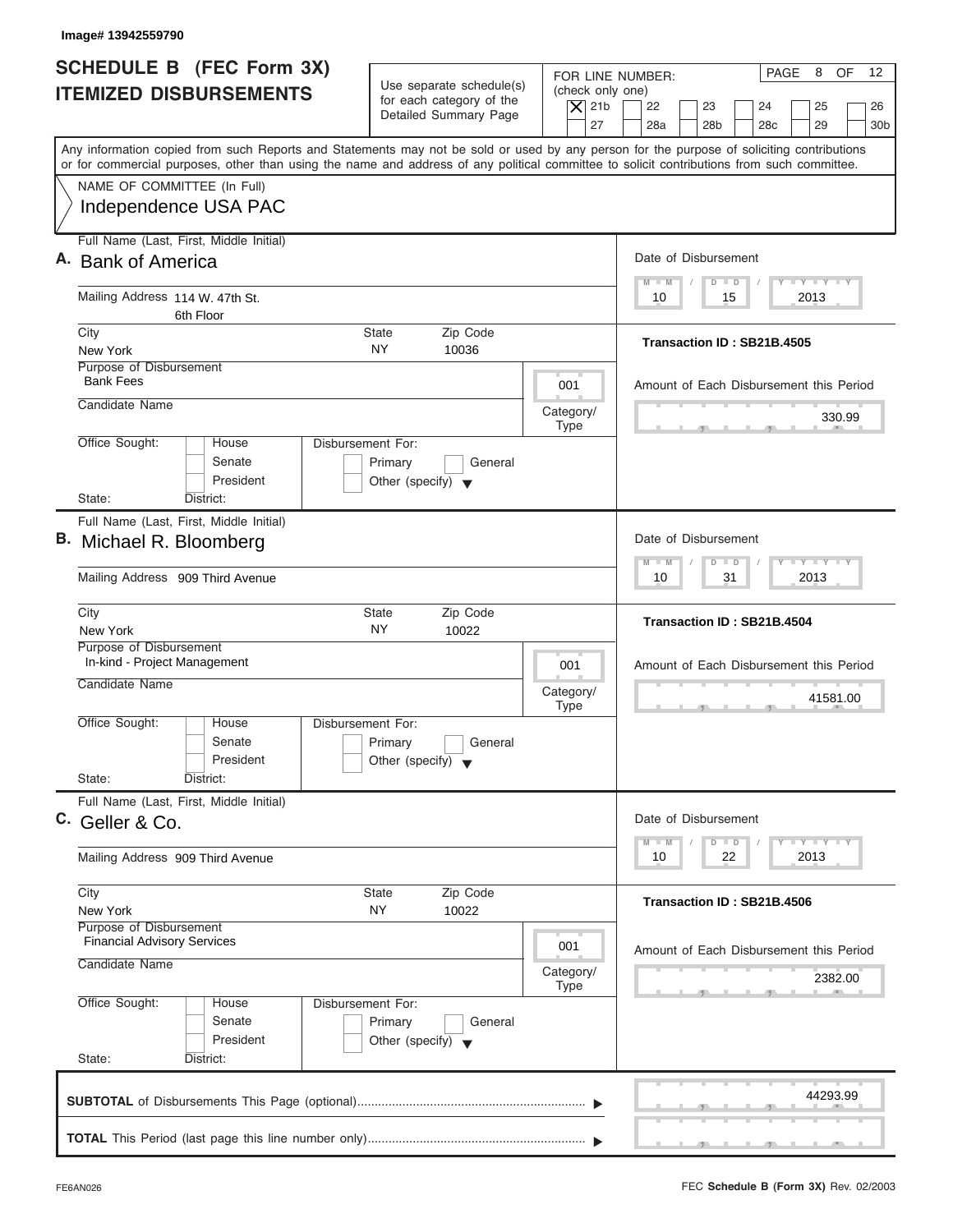|    | <b>SCHEDULE B</b> (FEC Form 3X)                                                                                                                                                                                                                                                         |                                                                                 |           |             |                          | FOR LINE NUMBER:                                              |  |                       |    | PAGE                     | 9                           | 12<br>OF                                |
|----|-----------------------------------------------------------------------------------------------------------------------------------------------------------------------------------------------------------------------------------------------------------------------------------------|---------------------------------------------------------------------------------|-----------|-------------|--------------------------|---------------------------------------------------------------|--|-----------------------|----|--------------------------|-----------------------------|-----------------------------------------|
|    | <b>ITEMIZED DISBURSEMENTS</b>                                                                                                                                                                                                                                                           | Use separate schedule(s)<br>for each category of the                            |           |             | (check only one)         |                                                               |  |                       |    |                          |                             |                                         |
|    |                                                                                                                                                                                                                                                                                         | Detailed Summary Page                                                           |           |             | $\overline{X}$ 21b<br>27 | 22<br>28a                                                     |  | 23<br>28 <sub>b</sub> |    | 24<br>28c                | 25<br>29                    | 26<br>30 <sub>b</sub>                   |
|    | Any information copied from such Reports and Statements may not be sold or used by any person for the purpose of soliciting contributions<br>or for commercial purposes, other than using the name and address of any political committee to solicit contributions from such committee. |                                                                                 |           |             |                          |                                                               |  |                       |    |                          |                             |                                         |
|    | NAME OF COMMITTEE (In Full)                                                                                                                                                                                                                                                             |                                                                                 |           |             |                          |                                                               |  |                       |    |                          |                             |                                         |
|    | Independence USA PAC                                                                                                                                                                                                                                                                    |                                                                                 |           |             |                          |                                                               |  |                       |    |                          |                             |                                         |
|    | Full Name (Last, First, Middle Initial)<br>A. Venable LLP                                                                                                                                                                                                                               |                                                                                 |           |             |                          | Date of Disbursement                                          |  |                       |    |                          |                             |                                         |
|    | Mailing Address 575 7th Street, NW                                                                                                                                                                                                                                                      |                                                                                 |           |             |                          | $M - M$<br>10                                                 |  | $D$ $D$               | 22 |                          | $Y = Y = Y = Y + Y$<br>2013 |                                         |
|    | City<br>Washington                                                                                                                                                                                                                                                                      | Zip Code<br>State<br>DC.<br>20004                                               |           |             |                          | Transaction ID: SB21B.4510                                    |  |                       |    |                          |                             |                                         |
|    | Purpose of Disbursement<br><b>Legal Fees</b>                                                                                                                                                                                                                                            |                                                                                 |           | 001         |                          |                                                               |  |                       |    |                          |                             | Amount of Each Disbursement this Period |
|    | Candidate Name                                                                                                                                                                                                                                                                          |                                                                                 | Category/ | <b>Type</b> |                          |                                                               |  |                       |    | <b>START OF BUILDING</b> |                             | 4211.50                                 |
|    | Office Sought:<br>House<br>Senate<br>President                                                                                                                                                                                                                                          | Disbursement For:<br>Primary<br>General<br>Other (specify) $\blacktriangledown$ |           |             |                          |                                                               |  |                       |    |                          |                             |                                         |
|    | State:<br>District:                                                                                                                                                                                                                                                                     |                                                                                 |           |             |                          |                                                               |  |                       |    |                          |                             |                                         |
| В. | Full Name (Last, First, Middle Initial)                                                                                                                                                                                                                                                 |                                                                                 |           |             |                          | Date of Disbursement                                          |  |                       |    |                          |                             |                                         |
|    | <b>Mailing Address</b>                                                                                                                                                                                                                                                                  |                                                                                 |           |             |                          | $Y = Y = Y = Y$<br>$D$ $D$<br>$M - M$<br>$\Box$<br>$\sqrt{ }$ |  |                       |    |                          |                             |                                         |
|    | City                                                                                                                                                                                                                                                                                    | State<br>Zip Code                                                               |           |             |                          |                                                               |  |                       |    |                          |                             |                                         |
|    | Purpose of Disbursement                                                                                                                                                                                                                                                                 |                                                                                 |           |             |                          |                                                               |  |                       |    |                          |                             | Amount of Each Disbursement this Period |
|    | Candidate Name                                                                                                                                                                                                                                                                          |                                                                                 | Category/ | <b>Type</b> |                          |                                                               |  |                       |    | $\cdots$                 |                             |                                         |
|    | Office Sought:<br>House<br>Senate<br>President                                                                                                                                                                                                                                          | Disbursement For:<br>Primary<br>General<br>Other (specify) $\blacktriangledown$ |           |             |                          |                                                               |  |                       |    |                          |                             |                                         |
|    | State:<br>District:<br>Full Name (Last, First, Middle Initial)                                                                                                                                                                                                                          |                                                                                 |           |             |                          |                                                               |  |                       |    |                          |                             |                                         |
| C. |                                                                                                                                                                                                                                                                                         |                                                                                 |           |             |                          | Date of Disbursement                                          |  |                       |    |                          |                             |                                         |
|    | <b>Mailing Address</b>                                                                                                                                                                                                                                                                  |                                                                                 |           |             |                          | $M - M$                                                       |  | $D$ $D$               |    |                          | $Y - Y - Y - Y - Y$         |                                         |
|    | City                                                                                                                                                                                                                                                                                    | Zip Code<br>State                                                               |           |             |                          |                                                               |  |                       |    |                          |                             |                                         |
|    | Purpose of Disbursement                                                                                                                                                                                                                                                                 |                                                                                 |           |             |                          |                                                               |  |                       |    |                          |                             |                                         |
|    | Candidate Name                                                                                                                                                                                                                                                                          |                                                                                 | Category/ | Type        |                          |                                                               |  |                       |    | -91                      |                             | Amount of Each Disbursement this Period |
|    | Office Sought:<br>House<br>Senate<br>President<br>State:<br>District:                                                                                                                                                                                                                   | Disbursement For:<br>Primary<br>General<br>Other (specify) $\blacktriangledown$ |           |             |                          |                                                               |  |                       |    |                          |                             |                                         |
|    |                                                                                                                                                                                                                                                                                         |                                                                                 |           |             |                          |                                                               |  |                       |    |                          |                             | 4211.50                                 |
|    |                                                                                                                                                                                                                                                                                         |                                                                                 |           |             |                          |                                                               |  |                       |    |                          |                             | 48505.49                                |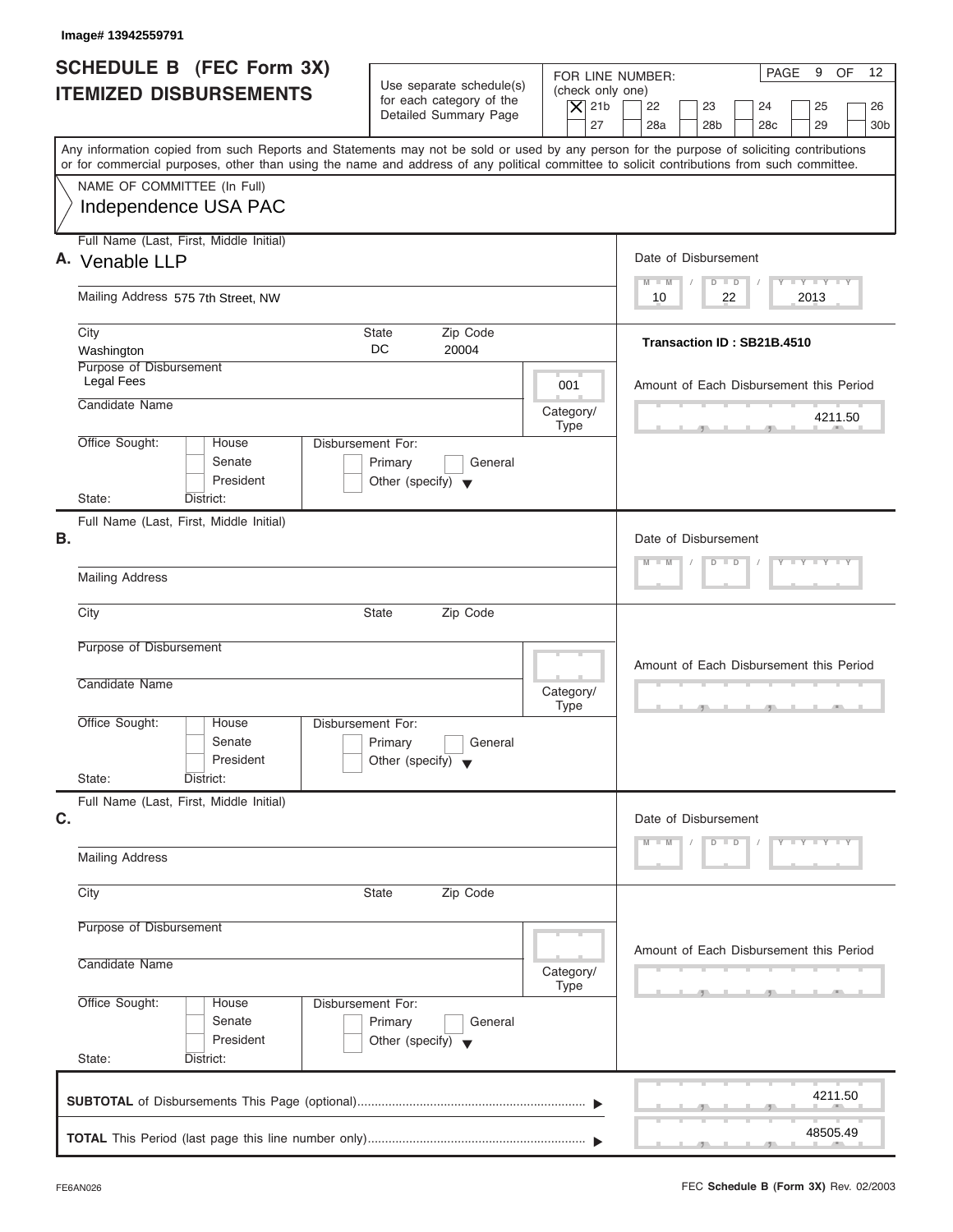| Image# 13942559792                                                                                                                                                                                                                                                                      |                                                                                 |                                                               |                                                                                                                                               |
|-----------------------------------------------------------------------------------------------------------------------------------------------------------------------------------------------------------------------------------------------------------------------------------------|---------------------------------------------------------------------------------|---------------------------------------------------------------|-----------------------------------------------------------------------------------------------------------------------------------------------|
| <b>SCHEDULE B</b> (FEC Form 3X)<br><b>ITEMIZED DISBURSEMENTS</b>                                                                                                                                                                                                                        | Use separate schedule(s)<br>for each category of the<br>Detailed Summary Page   | FOR LINE NUMBER:<br>(check only one)<br>21 <sub>b</sub><br>27 | PAGE 10 OF<br>12 <sup>°</sup><br>22<br>23<br>24<br>25<br>26<br>28a<br>28 <sub>b</sub><br>29<br>30 <sub>b</sub><br>28 <sub>c</sub><br>$\times$ |
| Any information copied from such Reports and Statements may not be sold or used by any person for the purpose of soliciting contributions<br>or for commercial purposes, other than using the name and address of any political committee to solicit contributions from such committee. |                                                                                 |                                                               |                                                                                                                                               |
| NAME OF COMMITTEE (In Full)<br>Independence USA PAC                                                                                                                                                                                                                                     |                                                                                 |                                                               |                                                                                                                                               |
| Full Name (Last, First, Middle Initial)<br>A. SKDKnickerbocker                                                                                                                                                                                                                          |                                                                                 |                                                               | Date of Disbursement                                                                                                                          |
| Mailing Address 1818 N. St. NW<br>Suite 450                                                                                                                                                                                                                                             |                                                                                 |                                                               | $T - Y = T - Y = T - Y$<br>$D$ $D$<br>$M - M$<br>25<br>2013<br>10                                                                             |
| City<br>Washington                                                                                                                                                                                                                                                                      | Zip Code<br>State<br>DC<br>20036                                                |                                                               | Transaction ID: SB29.4511                                                                                                                     |
| Purpose of Disbursement<br>Media - Nonfederal Expenditure<br>Candidate Name                                                                                                                                                                                                             |                                                                                 | 004                                                           | Amount of Each Disbursement this Period                                                                                                       |
| Office Sought:<br>House<br>Senate<br>President                                                                                                                                                                                                                                          | Disbursement For:<br>Primary<br>General<br>Other (specify) $\blacktriangledown$ | Category/<br><b>Type</b>                                      | 1812582.10                                                                                                                                    |
| State:<br>District:<br>Full Name (Last, First, Middle Initial)<br><b>B.</b> SKDKnickerbocker                                                                                                                                                                                            |                                                                                 |                                                               | Date of Disbursement<br>$-$ Y $-$ Y $-$ Y<br>$M - M$<br>$D$ $D$                                                                               |
| Mailing Address 1818 N. St. NW<br>Suite 450                                                                                                                                                                                                                                             |                                                                                 |                                                               | 30<br>2013<br>10                                                                                                                              |
| City<br>Washington                                                                                                                                                                                                                                                                      | Zip Code<br><b>State</b><br>DC<br>20036                                         |                                                               | Transaction ID: SB29.4512                                                                                                                     |
| Purpose of Disbursement<br>Media - Nonfederal Expenditure<br>Candidate Name                                                                                                                                                                                                             |                                                                                 | 004<br>Category/<br><b>Type</b>                               | Amount of Each Disbursement this Period<br>989101.30<br>$-7$                                                                                  |
| Office Sought:<br>House<br>Senate<br>President<br>State:<br>District:                                                                                                                                                                                                                   | Disbursement For:<br>Primary<br>General<br>Other (specify) $\blacktriangledown$ |                                                               |                                                                                                                                               |
| Full Name (Last, First, Middle Initial)<br>C.                                                                                                                                                                                                                                           |                                                                                 |                                                               | Date of Disbursement<br>$D$ $D$<br>$Y - Y - Y - Y$<br>$M - M$                                                                                 |
| <b>Mailing Address</b>                                                                                                                                                                                                                                                                  |                                                                                 |                                                               |                                                                                                                                               |
| City                                                                                                                                                                                                                                                                                    | Zip Code<br><b>State</b>                                                        |                                                               |                                                                                                                                               |
| Purpose of Disbursement<br>Candidate Name                                                                                                                                                                                                                                               |                                                                                 | Category/                                                     | Amount of Each Disbursement this Period                                                                                                       |
| Office Sought:<br>House<br>Senate<br>President<br>State:<br>District:                                                                                                                                                                                                                   | Disbursement For:<br>Primary<br>General<br>Other (specify) $\blacktriangledown$ | Type                                                          |                                                                                                                                               |
|                                                                                                                                                                                                                                                                                         |                                                                                 |                                                               | 2801683.40                                                                                                                                    |
|                                                                                                                                                                                                                                                                                         |                                                                                 |                                                               | 2801683.40                                                                                                                                    |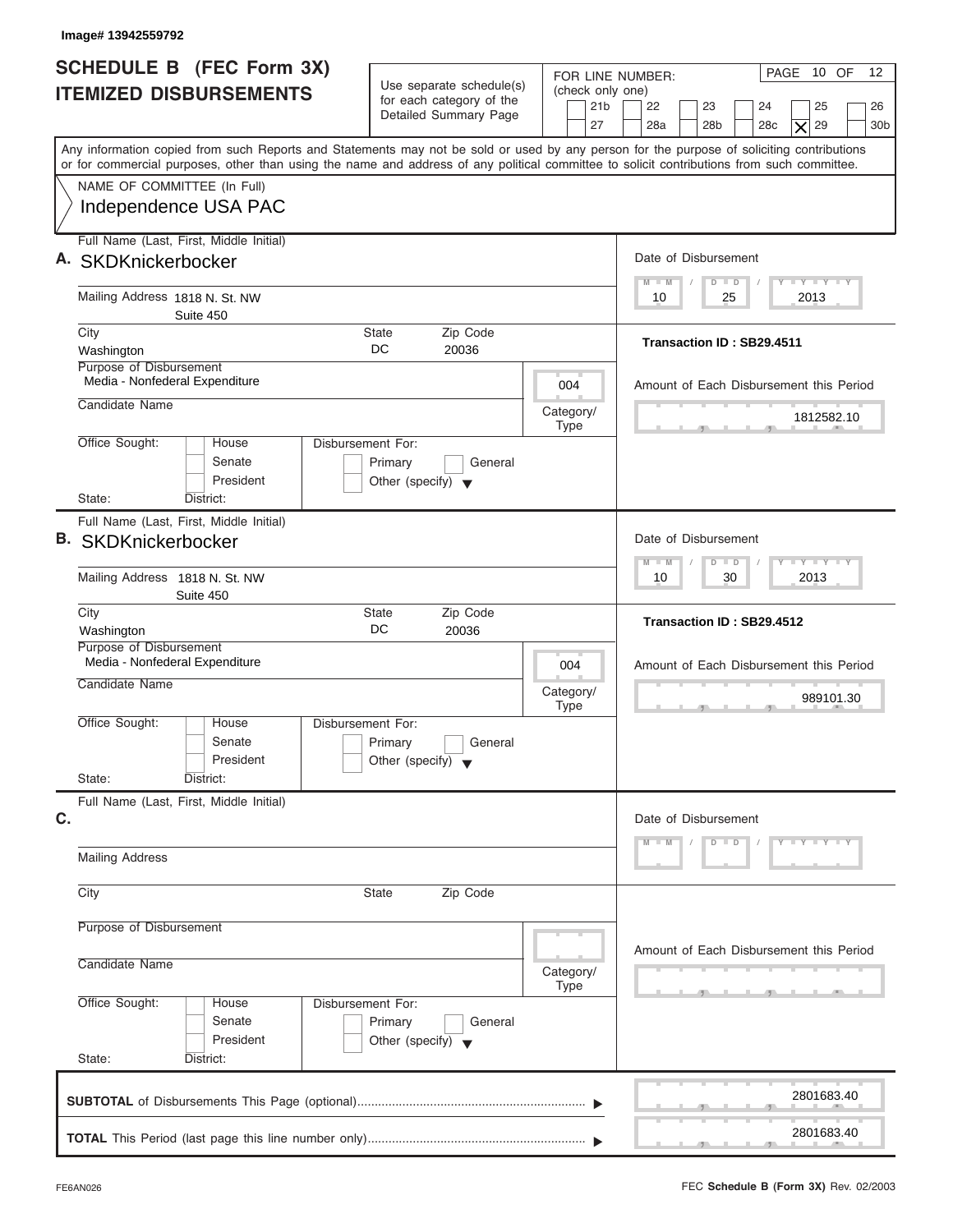| Image# 13942559793                                                                      |                       |                            |                            |                                             |
|-----------------------------------------------------------------------------------------|-----------------------|----------------------------|----------------------------|---------------------------------------------|
| <b>SCHEDULE D (FEC Form 3X)</b>                                                         |                       |                            | (Use separate              | PAGE<br>OF<br>11<br>12                      |
| <b>DEBTS AND OBLIGATIONS</b>                                                            |                       |                            | schedule(s)                | FOR LINE NUMBER:                            |
| <b>Excluding Loans</b>                                                                  |                       |                            | for each<br>numbered line) | (check only one)<br>9<br>$\times$<br>10     |
| NAME OF COMMITTEE (In Full)<br>Independence USA PAC                                     |                       |                            |                            |                                             |
| A. Full Name (Last, First, Middle Initial) of Debtor or Creditor                        |                       |                            |                            | Nature of Debt (Purpose):                   |
| <b>Connections Media LLC</b>                                                            |                       |                            |                            | Website Domain Renewal                      |
| <b>Mailing Address</b><br>1428 U Street NW<br>3rd Floor                                 |                       |                            |                            |                                             |
| State<br>City<br>Washington                                                             | Zip Code<br>DC.       | 20009                      |                            |                                             |
| Outstanding Balance Beginning This Period                                               |                       |                            |                            | Transaction ID: SD10.4508                   |
| 0.00                                                                                    |                       |                            |                            |                                             |
| Amount Incurred This Period                                                             |                       | Payment This Period        |                            | Outstanding Balance at Close of This Period |
| 600.00                                                                                  |                       | 0.00                       |                            | 600.00<br>and the control of the con-       |
| B. Full Name (Last, First, Middle Initial) of Debtor or Creditor                        |                       |                            |                            | Nature of Debt (Purpose):                   |
| Venable LLP                                                                             |                       |                            | <b>Legal Fees</b>          |                                             |
| <b>Mailing Address</b><br>575 7th Street, NW                                            |                       |                            |                            |                                             |
| State<br>City                                                                           | Zip Code<br><b>DC</b> | 20004                      |                            |                                             |
| Washington<br>Outstanding Balance Beginning This Period                                 |                       |                            |                            | Transaction ID: SD10.4498                   |
| 4211.50                                                                                 |                       |                            |                            |                                             |
| Amount Incurred This Period                                                             |                       | <b>Payment This Period</b> |                            | Outstanding Balance at Close of This Period |
| 0.00                                                                                    |                       | 4211.50                    |                            | 0.00                                        |
|                                                                                         |                       |                            |                            |                                             |
| C. Full Name (Last, First, Middle Initial) of Debtor or Creditor                        |                       |                            |                            | Nature of Debt (Purpose):                   |
| <b>Mailing Address</b>                                                                  |                       |                            |                            |                                             |
|                                                                                         | State                 | Zip Code                   |                            |                                             |
| City                                                                                    |                       |                            |                            |                                             |
| Outstanding Balance Beginning This Period                                               |                       |                            |                            |                                             |
|                                                                                         |                       |                            |                            |                                             |
| Amount Incurred This Period                                                             |                       | Payment This Period        |                            | Outstanding Balance at Close of This Period |
|                                                                                         |                       |                            |                            |                                             |
|                                                                                         |                       |                            |                            | 600.00                                      |
|                                                                                         |                       |                            |                            | 600.00                                      |
|                                                                                         |                       |                            |                            |                                             |
|                                                                                         |                       |                            |                            | 0.00                                        |
| 4) ADD 2) and 3) and carry forward to appropriate line of Summary Page (last page only) |                       |                            |                            | 600.00                                      |